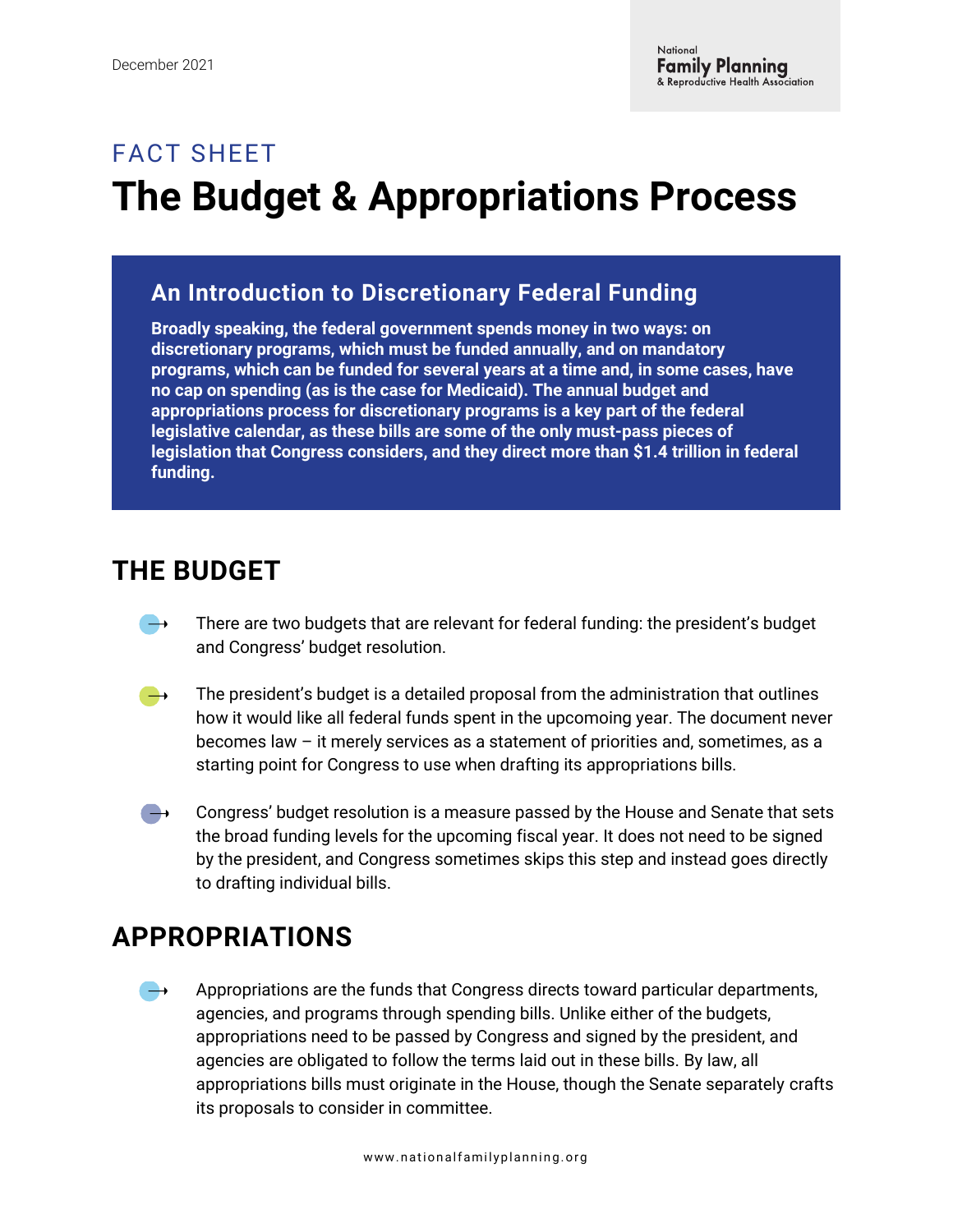- While appropriations bills are supposed to focus on the amount of funding for  $\rightarrow$ government programs, in practice they often include policy riders that dictate how programs can be administered. In addition, appropriators can fund programs even if the original congressional authorization for the program (typically found in the bill that established the program) has expired, allowing the program to continue operating.
- Congress manages the appropriations process through 12 subcommittees on both  $\rightarrow$ the House and Senate sides. Each subcommittee is responsible for drafting the bill that covers its assigned departments and agencies and then bringing that bill to the full House or Senate Appropriations Committee for consideration. After the full committee passes the bill, it then goes to the floor for a vote by the full chamber.
- When a bill comes to the floor for consideration, it can come alone or as part of a  $\rightarrow$ group of two or more appropriations measures. A package of anything from two to 11 appropriations bills is called a minibus, while a package of all 12 appropriations bills is called an omnibus. These packages are typically used to make it more likely that a controversial bill will pass, by pairing that measure with a more popular one.
- Congress is often unable to complete the process of moving all 12 bills forward  $\rightarrow$ before the end of the federal fiscal year. When that happens, Congress must pass a continuing resolution (CR), which extends current funding levels into the new year for a set period of time, giving leadership more time to negotiate the new bills. If Congress agrees to some federal funding, but not all, leadership can put forth a "cromnibus," which a CR packaged with a minibus. While unusual, if Congress cannot reach an agreement on any new bills, leadership can choose to put forth a full-year CR to end the appropriations process.
- If Congress cannot reach an agreement on appropriations or a CR by the end of the  $\rightarrow$ fiscal year, the federal government shuts down. It is possible to have parts of the government open and others closed if Congress agrees to some, but not all, of the bills. A shutdown ends when Congress passes a CR or new funding allocations, and then that bill is signed by the president.

#### **THE TIMELINE**

The federal fiscal year (FY) runs from October 1 through September 30. The period is **Take** known by the year in which it ends. For example, October 1, 2020–September 30, 2021 is known as FY 2021.